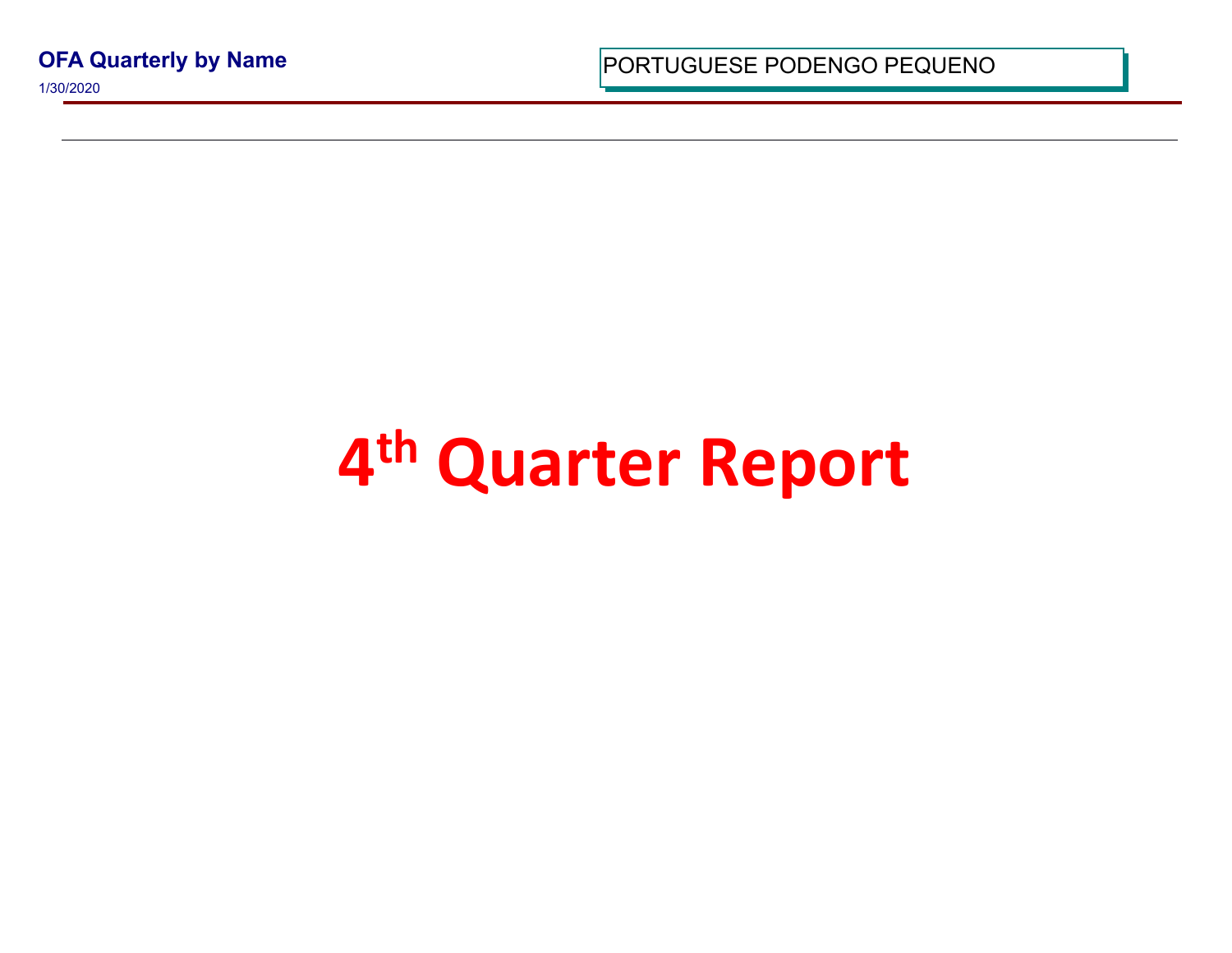|                                   | <b>HIPS</b>                           | Fourth qtr 2019    |                     |            |     |             |  |
|-----------------------------------|---------------------------------------|--------------------|---------------------|------------|-----|-------------|--|
| <b>OFA ID</b>                     | <b>Name</b>                           | <b>Application</b> | <b>Registration</b> | <b>Sex</b> | Age |             |  |
| PPD-167E26F-PI                    | <b>BLEYOS BRETTA</b>                  | 2112709            | HP55379201          | F          | 26  |             |  |
| PPD-165E49M-VPI                   | HOULA'S EXPECTO PATRONUM              | 2104504            | HP50735303          | М          | 49  |             |  |
| PPD-166G24F-VPI                   | MILA-II                               | 2026458            | HP56119601          | F.         | 24  | CHIC 146329 |  |
| PPD-164E36M-VPI                   | NOBLE LEGACY'S TANGO                  | 2102325            | HP52464905          | M          | 36  |             |  |
|                                   | <b>ELBOW</b>                          |                    | Fourth qtr 2019     |            |     |             |  |
| <b>OFAID</b>                      | <b>Name</b>                           | <b>Application</b> | <b>Registration</b> | <b>Sex</b> | Age |             |  |
| PPD-EL35F26-PI                    | <b>BLEYOS BRETTA</b>                  | 2112709            | HP55379201          | F          | 26  |             |  |
| PPD-EL34M36-VPI                   | NOBLE LEGACY'S TANGO                  | 2102325            | HP52464905          | M          | 36  |             |  |
|                                   | <b>PATELLA</b>                        |                    | Fourth qtr 2019     |            |     |             |  |
| <b>OFA ID</b>                     | <b>Name</b>                           | <b>Application</b> | Registration        | <b>Sex</b> | Age |             |  |
| PPD-PA164/26F/P-PI                | <b>BLEYOS BRETTA</b>                  | 2112709            | HP55379201          | F          | 26  |             |  |
| PPD-PA161/12F/P-VPI               | HAPPY HOBBITS IRRESISTIBLE TEMPTATION | 2107227            | HP56730401          | F.         | 12  |             |  |
| PPD-PA162/49M/P-VPI               | HOULA'S EXPECTO PATRONUM              | 2104504            | HP50735303          | М          | 49  |             |  |
| GRADE 1 -<br>PRACTITIONER - RIGHT | MARRON DE BALOUZVAL                   | 2078761            | HP55762402          | F.         | 29  | CHIC 145797 |  |
| PPD-PA163/24F/P-VPI               | MILA-II                               | 2026458            | HP56119601          | F.         | 24  | CHIC 146329 |  |
| PPD-PA160/36M/P-VPI               | NOBLE LEGACY'S TANGO                  | 2102325            | HP52464905          | М          | 36  |             |  |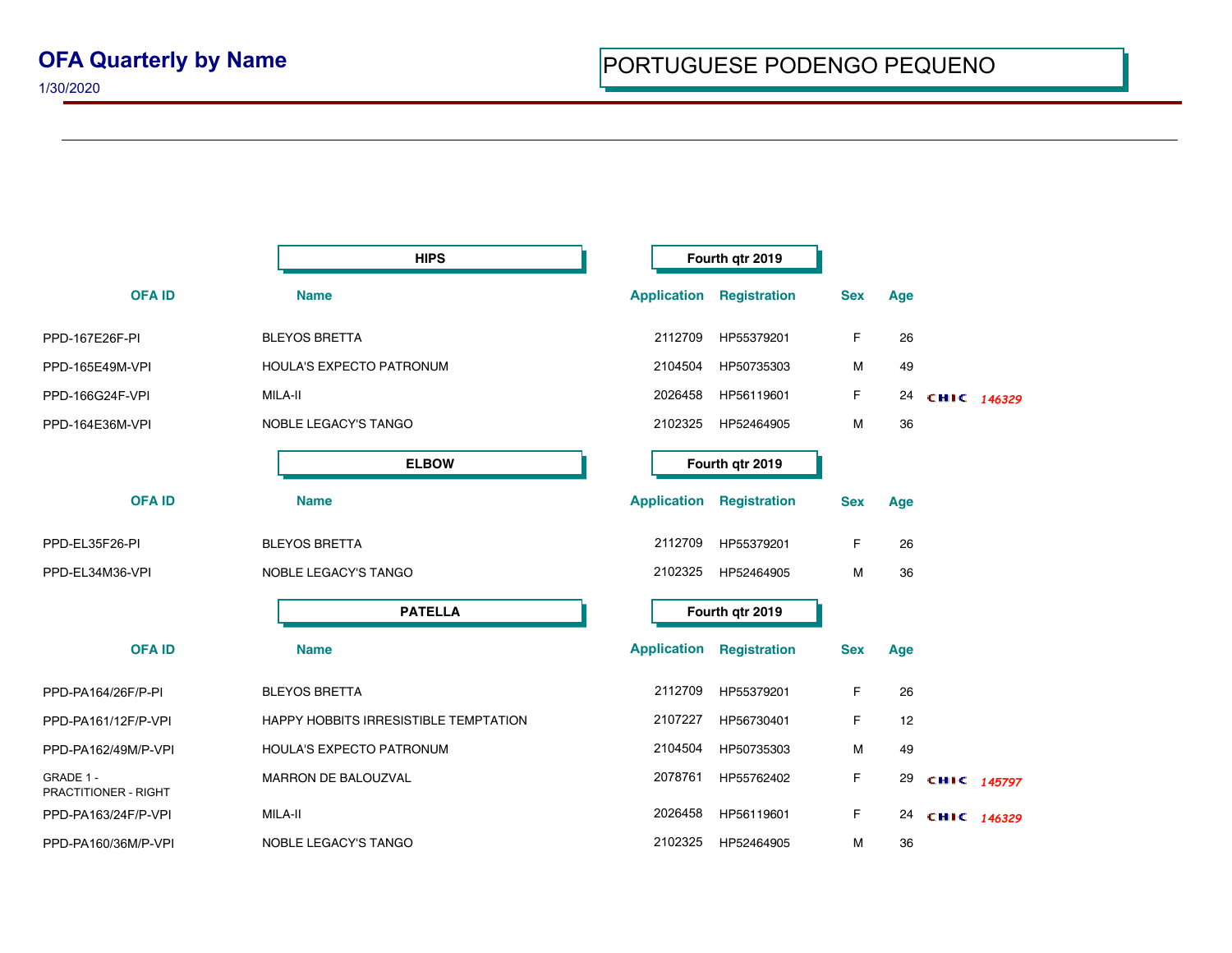1/30/2020

|                 | <b>CANINE HEALTH</b>                                        | Fourth qtr 2019    |                                 |            |     |                |             |
|-----------------|-------------------------------------------------------------|--------------------|---------------------------------|------------|-----|----------------|-------------|
| <b>OFAID</b>    | <b>Name</b>                                                 |                    | <b>Application Registration</b> | <b>Sex</b> | Age |                |             |
| 144941          | BROOKMONT CALE A BOCA E ME BEIJE AT STAR<br><b>MOUNTAIN</b> | 2016071            | HP52361001                      | F          |     | CHIC 144941    |             |
| 109704          | CABRITA DA QUINTA DO SALOIO                                 | 1567574            | HP44910501                      | F          | 0   | CHIC 109704    |             |
| 128531          | DRAGAO DE VIAMONTE                                          | 1957047            | HP55004201                      | M          |     | 0 сніс 128531  |             |
| 117416          | HOULA'S GENERATION EXCELLENT                                | 1767004            | HP48472803                      | F          |     | CHIC 117416    |             |
| 145797          | <b>MARRON DE BALOUZVAL</b>                                  | 2078761            | HP55762402                      | F          |     |                | CHIC 145797 |
| 98607           | PEVIDE DE VIAMONTE                                          | 1607495            | HP42847001                      | F          |     | CHIC 98607     |             |
| 109705          | STARMOUNTAIN PRINCESS LISBON                                | 1759348            | HP47020502                      | F          | 0   | CHIC 109705    |             |
| 111109          | <b>TAHTITAIVAAN DAVID</b>                                   | 1706125            | HP48860501                      | M          |     | 0 CHIC 111109  |             |
| 144191          | TAPIOCA DO VALE DO POCO                                     | 2067005            | HP55666801                      | F          |     | CHIC 144191    |             |
|                 | <b>DEGENERATIVE MYELOPATHY</b>                              | Fourth qtr 2019    |                                 |            |     |                |             |
| <b>OFAID</b>    | <b>Name</b>                                                 | <b>Application</b> | Registration                    | <b>Sex</b> | Age |                |             |
| PPD-DM21/72M-PI | DRAGAO DE VIAMONTE                                          | 1957047            | HP55004201                      | м          |     | 72 CHIC 128531 |             |
| PPD-DM20/9M-PI  | <b>GENGIBRE DE VIAMONTE</b>                                 | 1945832            | HP54209701                      | м          | 9   |                |             |
| PPD-DM22/14M-PI | LUIS CASA DE MAIO DE VIAMONTE                               | 1959885            | HP55038401                      | м          | 14  |                |             |
| PPD-DM26/22F-PI | MINNIE AT STAR MOUNTAIN                                     | 2098043            | HP56119602                      | F          | 22  |                |             |
| PPD-DM23/13M-PI | NAPPA DE BALOUZVAL                                          | 2097880            | HP58014101                      | м          | 13  |                |             |
| PPD-DM19/59F-PI | PEVIDE DE VIAMONTE                                          | 1607495            | HP42847001                      | F          | 59  | CHIC 98607     |             |
| PPD-DM24/11M-PI | QUADRO DO VALE NEGRO AT STAR MOUNTAIN                       | 2097881            | HP57550601                      | м          | 11  |                |             |
| PPD-DM27/3F-PI  | STAR MOUNTAIN LITTLE BALL OF FUR OF PRESTIGE                | 2105690            | HP53478601                      | F          | 3   |                |             |
| PPD-DM25/13M-PI | STAR MOUNTAIN PORTUGAL'S BEST KEPT SECRET                   | 2097888            | HP56492802                      | M          | 13  |                |             |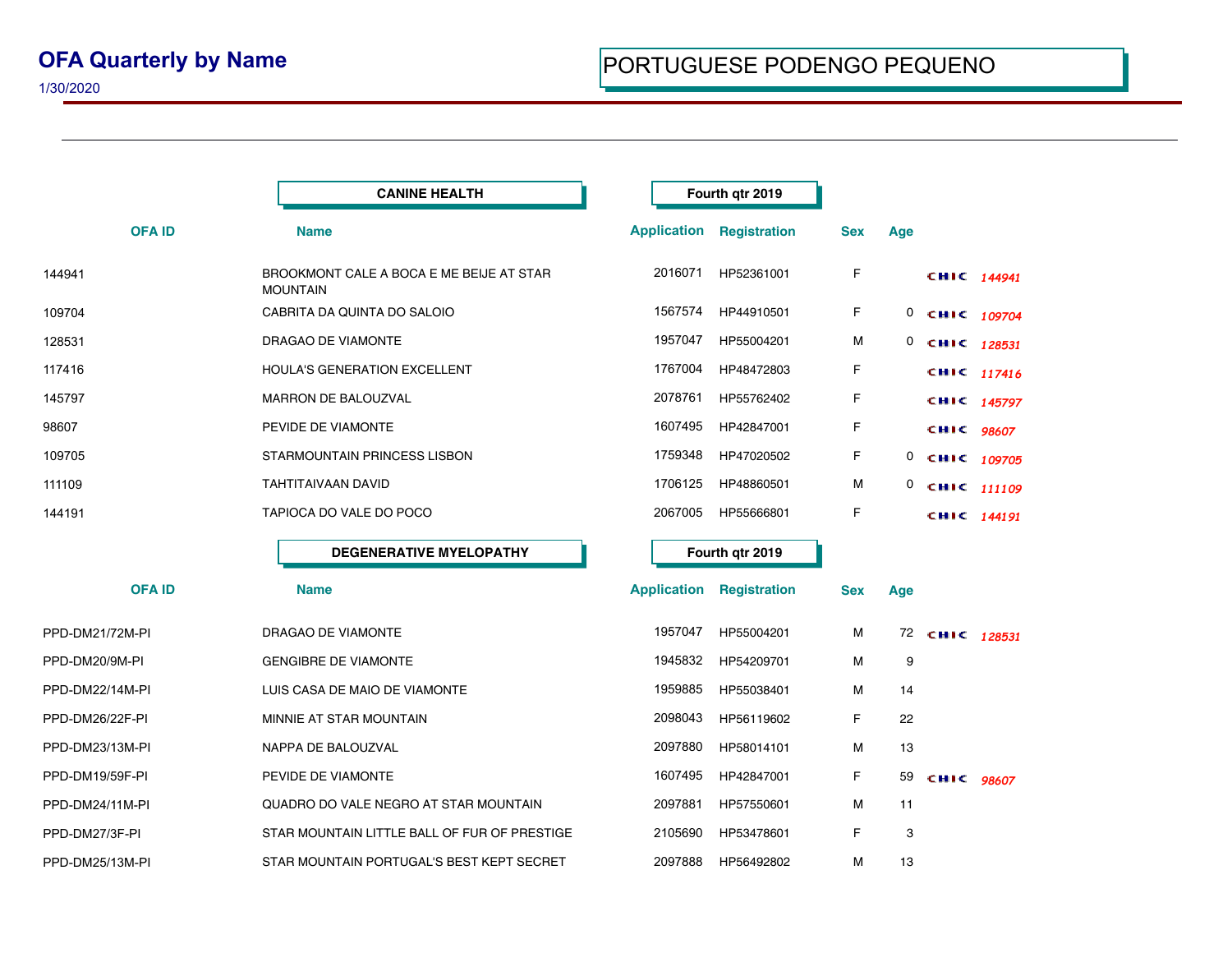## **OFA Quarterly by Name**

1/30/2020

|                    | <b>EYES</b>                                 | Fourth qtr 2019    |                     |            |     |                 |  |
|--------------------|---------------------------------------------|--------------------|---------------------|------------|-----|-----------------|--|
| <b>OFA ID</b>      | <b>Name</b>                                 | <b>Application</b> | <b>Registration</b> | <b>Sex</b> | Age |                 |  |
| PPD-EYE90/102F-VPI | CABRITA DA QUINTA DO SALOIO                 | 1567574            | HP44910501          | F.         |     | 102 CHIC 109704 |  |
| PPD-EYE134/90M-VPI | DRAGAO DE VIAMONTE                          | 1957047            | HP55004201          | м          | 90  | CHIC 128531     |  |
| PPD-EYE128/31M-VPI | <b>GENGIBRE DE VIAMONTE</b>                 | 1945832            | HP54209701          | М          | 31  |                 |  |
| PPD-EYE176/5F-VPI  | HAPPY HOBBITS RAGS PROUD PRADA              | 2109505            | HP58101604          | F          | 5   |                 |  |
| PPD-EYE87/59F-VPI  | <b>HOULA'S GENERATION EXCELLENT</b>         | 1767004            | HP48472803          | F.         | 59  | CHIC 117416     |  |
| PPD-EYE130/33M-VPI | LUIS CASA DE MAIO DE VIAMONTE               | 1959885            | HP55038401          | м          | 33  |                 |  |
| PPD-EYE168/13F-VPI | MARIA BONITA DO VALE NEGRO AT STAR MOUNTAIN | 2097911            | HP57551601          | F          | 13  |                 |  |
| PPD-EYE169/29F-VPI | <b>MARRON DE BALOUZVAL</b>                  | 2078761            | HP55762402          | F          | 29  | CHIC 145797     |  |
| PPD-EYE170/21F-VPI | MINNIE AT STAR MOUNTAIN                     | 2098043            | HP56119602          | F          | 21  |                 |  |
| PPD-EYE171/12M-VPI | NAPPA DE BALOUZVAL                          | 2097880            | HP58014101          | м          | 12  |                 |  |
| PPD-EYE172/9M-PI   | QUADRO DO VALE NEGRO AT STAR MOUNTAIN       | 2097881            | HP57550601          | М          | 9   |                 |  |
| PPD-EYE173/12M-VPI | STAR MOUNTAIN PORTUGAL'S BEST KEPT SECRET   | 2097888            | HP56492802          | М          | 12  |                 |  |
| PPD-EYE174/41F-VPI | STAR MOUNTAIN PRINCESS OF EVERYTHING        | 1839369            | HP51083201          | F          | 41  |                 |  |
| PPD-EYE88/71F-VPI  | STARMOUNTAIN PRINCESS LISBON                | 1759348            | HP47020502          | F          | 71  | CHIC 109705     |  |
| PPD-EYE89/86M-VPI  | <b>TAHTITAIVAAN DAVID</b>                   | 1706125            | HP48860501          | м          | 86  | CHIC 111109     |  |
| PPD-EYE175/8M-VPI  | THE FALCON                                  | 2097886            | NOREG2097886        | м          | 8   |                 |  |